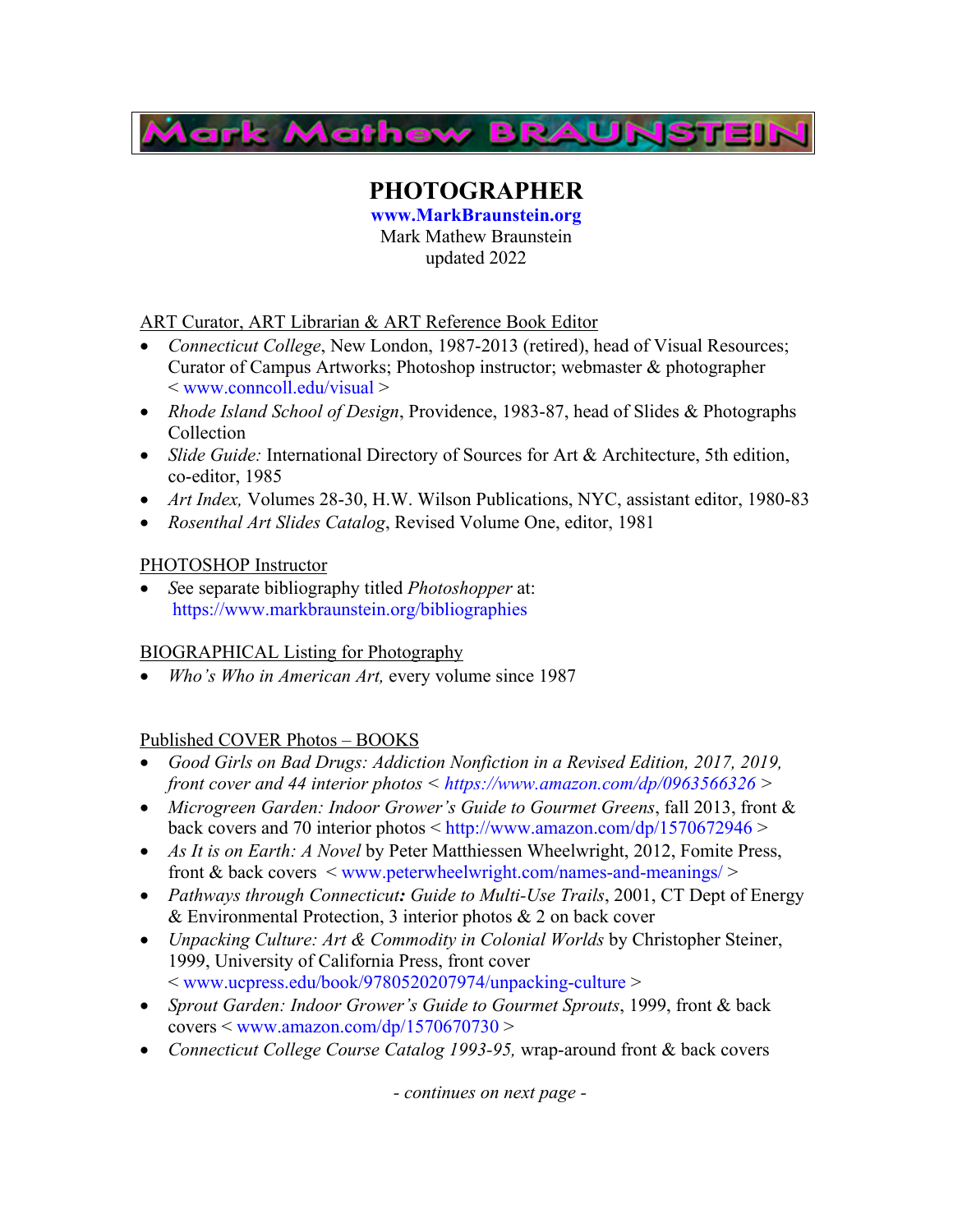### Published COVER (mostly Nature) Photos – PERIODICALS

- *Neighbors, October 2020, front cover & 2 interior photos. Full PDF at:* https://neighbors.pageflip.site/publications/NeighborsPaper/archives
- *Neighbors, March 2020, front & back wraparound covers & 1 interior photo. Full* PDF at: https://neighbors.pageflip.site/publications/NeighborsPaper/archives
- *Connecticut College Arboretum Bulletin* #42, 2016, front & back wraparound covers & 6 interior photos. Full PDF at: http://digitalcommons.conncoll.edu/arbbulletins/42/
- *Vegetarian Voice*, Winter 2011, front cover and pages 6-9
- *New Mobility*, April 2010, front cover, table of contents, centerfold; 5 photographs composited into 3 photo illustrations www.newmobility.com/2010/04/rx-for-pot/
- *Connecticut College Calendar* 1999, front cover; 2006, November page; 2008, December page
- *Connecticut College Arboretum Annual Report* 1992, wraparound covers**;** 2002, front cover
- *Connecticut College Magazine*, Fall 2001, front cover; Summer 2008, inside cover double-spread
- *A New Light at Connecticut College*, 1998, front & back wraparound covers
- *Connecticut College Arboretum Bulletin* #32, 1989, front cover
- *Choice: Books for College Libraries*, Nov 1986, front cover

### other Photos Published in BOOKS

- *Flora* (aka *Graphis Flora*), 2002, Graphis, page129
- *Sol LeWitt: Retrospective*, 1999, Yale University Press, page 307

### other Photos Published in PERIODICALS

*The CT (Connecticut) Mirror*: Online daily newspaper

• *"It's Hight Time to Grow Your Own Cannabis,"* November 15, 2021, 2 photos by author: https://ctmirror.org/2021/11/15/its-high-time-to-grow-your-own-cannabis/

# *Spirit of Change Magazine:* Holistic New England

• "When Good Vegans Make Bad Neighbors," Fall 2020, Vol 33, No.143, 3 photos by the author, pages 22-24, web reprint at: www.spiritofchange.org/when-good-vegans-make-bad-neighbors

*Healing Our World:* The Magazine of the Hippocrates Health Institute, view or download entire issues at: http://hippocratesinst.org/magazine-enews

- "Growing Older Slower by Rolling in the Clover," Fall 2015 (Volume 35, Issue 5), photo-collage by the author, pages 16-17
- "The Magic of Living Foods," Winter 2013-14 (Volume 34, Issue 1), page 45
- "Sunlight and Sustenance," Spring 2013 (Volume 33, Issue 2), photo by the author, page 26

*- continues on next page -*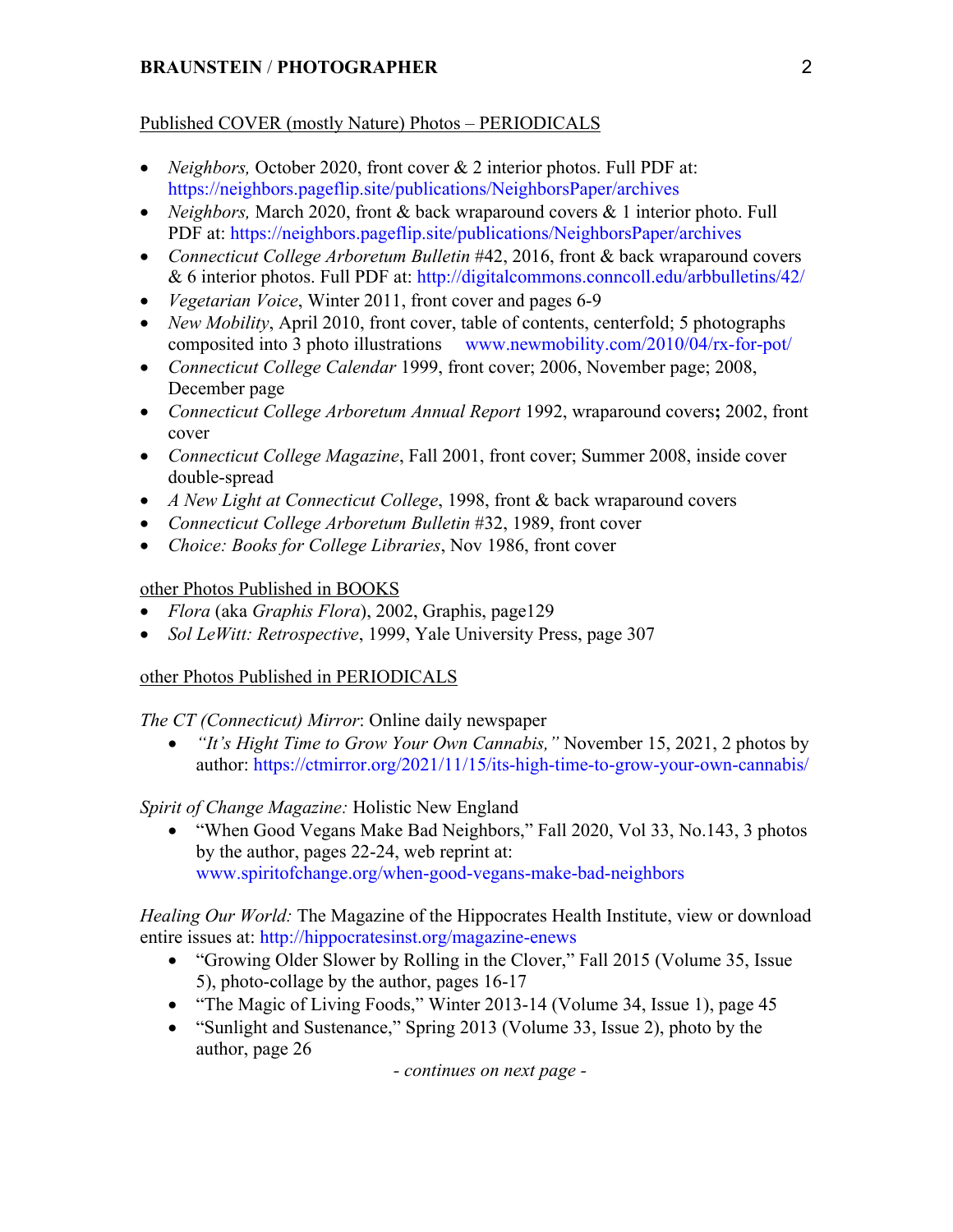#### other Photos Published in PERIODICALS, continued

#### *Healing Our World*, continued

- "Survival of the Fittest Fossils," Fall 2012 (Volume 32, Issue 4), photo by the author, page 21; and "Simplicity is not as simple as it used to be," page 56
- "My Wildest Dreams," photo essay about my life among a family of deer, Winter 2012 (Volume 32, Issue 1), pages 2-3, 42-47, total of 8 photos
- "How to Grow Microgreens: Cheaply, Cleanly, and Easily," Fall 2010 (Volume 30, Issue 4), photos by the author, pages 32-33, 54-55, total of 3 photo

*New Mobility* – the best of (too) many cripple magazines

- "Medical Marijuana  $2.0 -$  Stirring the Pot (cover story), July 2016, 2 photos by the author, shortened web reprint at: www.newmobility.com/2016/07/medicalmarijuana-refined
- "A Moving Experience," January 2014, 3 photos by the author, web reprint at: http://www.newmobility.com/2014/01/moving-experience/
- "Life Inside a Vacuum (Cleaner)*,"* December 2012, 1 photo by the author, web reprint at: http://www.newmobility.com/2012/12/life-inside-a-vacuum-cleaner/
- "My Year of the Deer," October 2011, 4 photos by the author, including doublepage spread, pages 3, 44-46,
- "Rx for Pot," April 2010, cover photos and 5 interior photos composited into 3 photo illustrations, web reprint at: www.newmobility.com/2010/04/rx-for-pot
- "Can Bee Venom Cure? and other Moral Tales," 1 photo by the author, November 2007, page 50

*Neighbors:* The Inhabitants and Environment of Connecticut and Beyond, entire issue downloads at: https://neighbors.pageflip.site/publications/NeighborsPaper click Archives

- *When Good Vegans Make Bad Neighbors* October 2020, front cover & p. 10
- *Mamacoke Island at Connecticut College* March 2020,wraparound covers& p.10
- *A Walk in the Woods* November 2018, photo by the author
- *Where Sexpots Hit the Jackpots*  September 2018, photo by the author
- *Beauty and the Beasts*  Part TWO June 2018, photo by the author
- *Beauty and the Beasts*  Part ONE May 2018, photo by the author
- *Woman Who Runs with the Werewolves*  Part TWO April 2018, photo by the author
- *Woman Who Runs with the Werewolves* Part ONE March 2018, photo by the author
- *Wild & Antic Willimantic: The Riddle of the Syringe* Part TWO October 2017, 1 photomontage
- *Wild & Antic Willimantic: The Riddle of the Syringe* Part ONE September 2017, 1 photomontage

*- continues on next page -*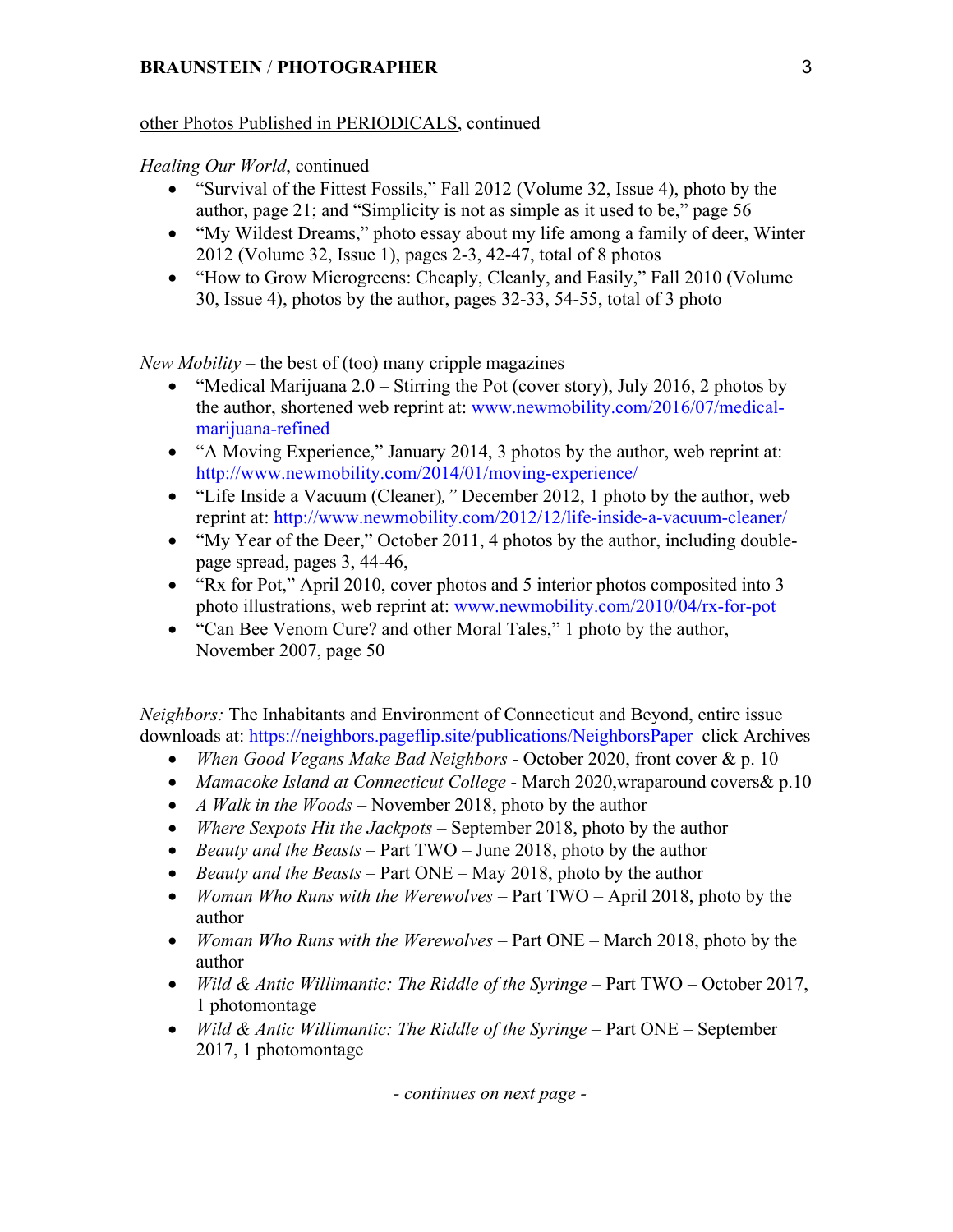#### other Photos Published in PERIODICALS, continued

*Treating Yourself*: The Alternative Medicine Journal

- "Cannabis Therapeutics: A Report on the 2010 Conference," total 18 photographs of speakers and exhibitors, Issue 23, Summer 2010, pages104-107
- 5 photos of speakers in the above article, republished in Issue 26, Winter 2010-11
- "The Search for Truth: Patients Out of Time," pages 30-32

### *Connecticut College Magazine*

- "Portfolio: Mark Braunstein's Mamacoke Island," Summer 1997, pages 36-39
- & *14 other issues* 1998-2009, including 6 full-page photos & 2 double-page spreads & dozens of other Connecticut College publications, including *Transformations, Viewbook, Source*

*Animal Issues*, "Roadkill: Driving Animals to their Graves," Fall 1998, pages 22-28, 3 photos

*Vegetarian Times*, August 1983, "Discover the Sprouting Life," pages 38-41, 6 photos

*Norwich Bulletin* (CT), 5 issues with photos of crime victims & 1 photo of a criminal on September 29, 2009 front-page, all 6 syndicated in five CT & MA newspapers

*The Day* (New London, CT), 2 issues with photos of 2 other crime victims, including December 21, 2002 front page photo; also news broadcasts on NBC-TV & CBS-TV

Also in other magazines, including *Natural Health*; *Natural Way*; *Whole Life Times*

### Nature Photo SOLO SHOW

- *Arboretum Inspiration: Sunrise over Mamacoke Island*, 1991, Cummings Arts Center, Connecticut College, New London
- above show also traveled in 1992 to the Pequot Nature Center in Mystic, CT

### Juried Group PHOTO SHOWS mostly of Nature

- *Images 2020*, Connecticut Photographers annual, Guilford Arts Center, CT 2 photo composites of seasons in sequence, #34 & 35: www.shorelinearts.org/images-2020
- *Photo Show 42 2020*, Mystic Museum of Art, CT two photo composites of seasons in sequence: https://youtu.be/gVGlzEksrlI & www.facebook.com/pg/mysticmuseumofart/photos/?tab=album&album\_id=1015674 1623926184
- *Sanctuary*, Pop-Up photo show 2020, Florence Griswold Art Museum, Old Lyme, CT – one landscape: https://flogrisphotocontest.artcall.org/pages/web-gallery *- continues on next page -*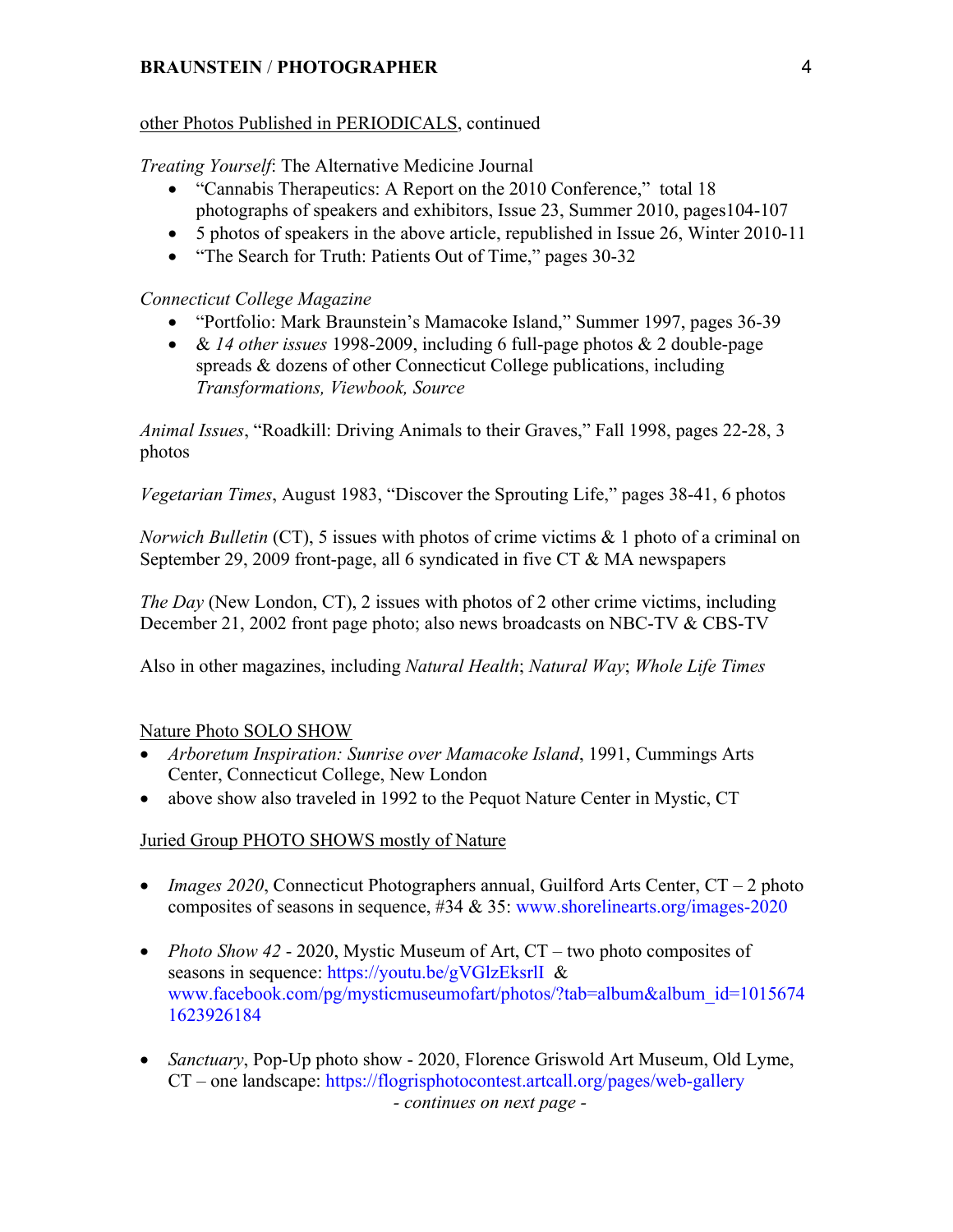#### Juried Group PHOTO SHOWS mostly of Nature, continued

- *Looking for America*, 2018, New Britain Museum of Art, CT one group portrait
- *Images 1990* & *Images 2002* & *Images 2008* (5 photos) & *Images 2016* & *Images 2020* (2 images), Connecticut Photographers annual, exhibited at Guilford Arts Center,  $CT - art$  photography show
- *Photo Show 36* 2014, Mystic Museum of Art, CT two nature photo composites
- *The F-Stops Here*, 2014 & 2015 & 2017, Hygienic Art Gallery, New London, CT nature photo composites, with an Honorable Mention in 2017
- *Emerging Talent 2007*, Windham Arts Collaborative, CT two portrait photos
- *Exposures 2002*, Hygienic Art Gallery, New London, CT, 3rd prize award
- *New England Photographers '01*, 2001, Danforth Museum of Art, Framingham, MA
- *Capturing the Beauty of Nature*, Connecticut College Arboretum; 2001, 3<sup>rd</sup> prize; 2002, 2<sup>nd</sup> prize; 2003, 2<sup>nd</sup> prize; 2004, 3<sup>rd</sup> prize; 2005, 2<sup>nd</sup> prize; 2007, 1<sup>st</sup> prize (I served as judge in 2000)

#### WEB Photo Galleries

- *Nudes in Nature and other Nature Photos* a selection posted on my personal website: www.markbraunstein.org/nudes-and-nature-photos
- *Microgreen Garden* website of over 70 photos to accompany the book, all photo'd by this author: www.MicroGreenGarden.com
- *Connecticut College Campus Artworks* website designer and frequently the artwork photographer: www.conncoll.edu/visual
- *Social Documentary: Good Girls on Bad Drugs*  photographer & photoshopper http://www.socialdocumentary.net/exhibit/mark\_mathew\_braunstein/422
- *500pix*  https://500px.com/markbraunstein
- *Instagram* www.instagram.com/mark\_mathew\_braunstein & www.instagram.com/mindful\_mj\_smoking/
- *YouTube* www.youtube.com/playlist?list=PLdqk\_lhFCg6pBhP9\_nMBnQZqgQqhZty6x

Also AUTHOR of 5 books, more than 100 magazine articles & essays in 5 book anthologies

• Complete bibliography with links at: www.markbraunstein.org/bibliographies *- continues on next page -*